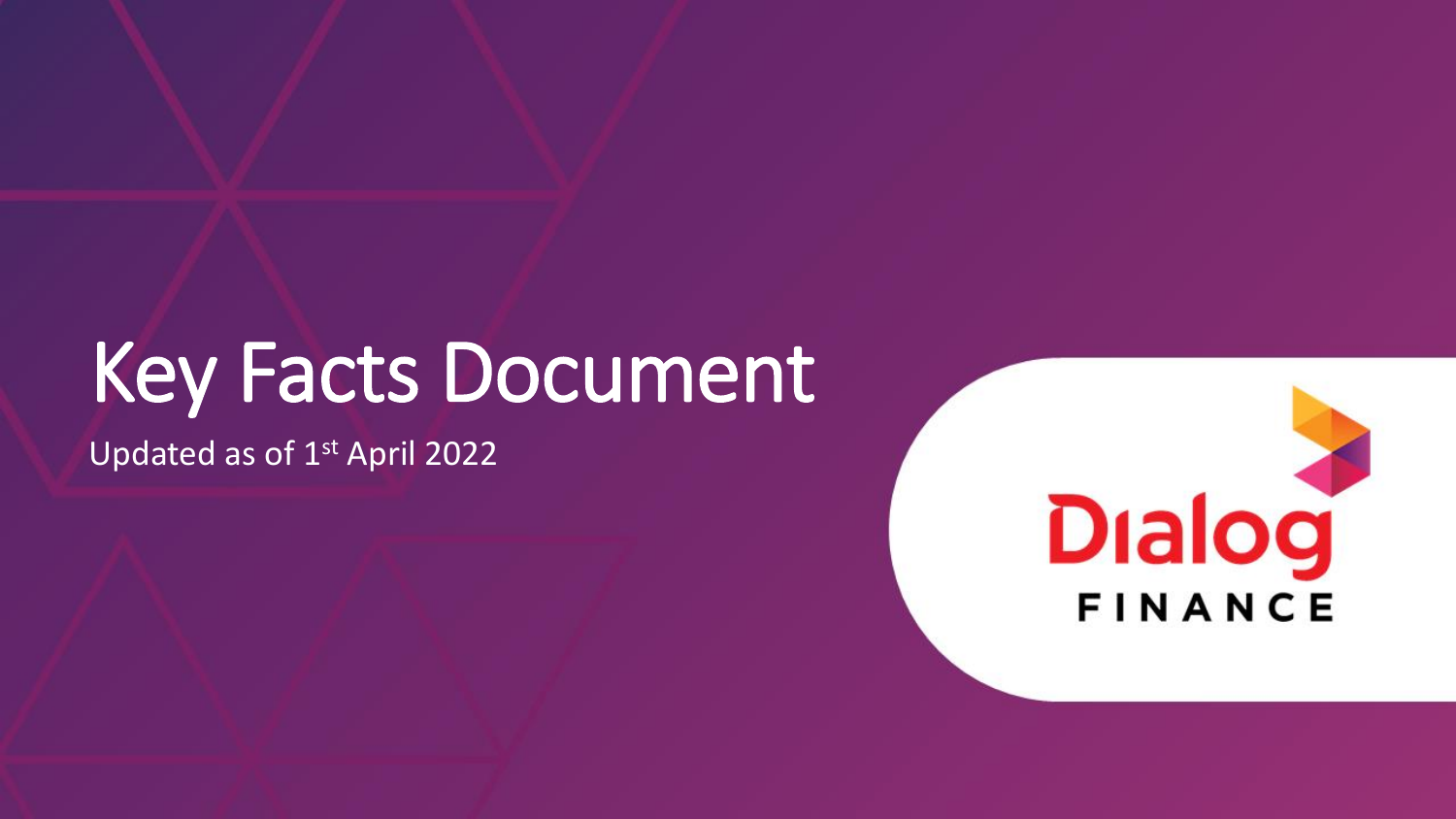#### **Contents**

- 1. Savings Accounts
- 2. Goal Based Fixed Deposits
- 3. Fixed Deposits
- 4. Loans
	- 1. Quick Loan
	- 2. Leasing
	- 3. Term Loan
	- 4. Invoice / Purchase Order Financing
	- 5. Business Revolving Loans
	- 6. Margin Trading
- 5. Charges and fees for loan products
- 6. Applicable legal; provisions related to the product/service
- **Complaint Handling Process**

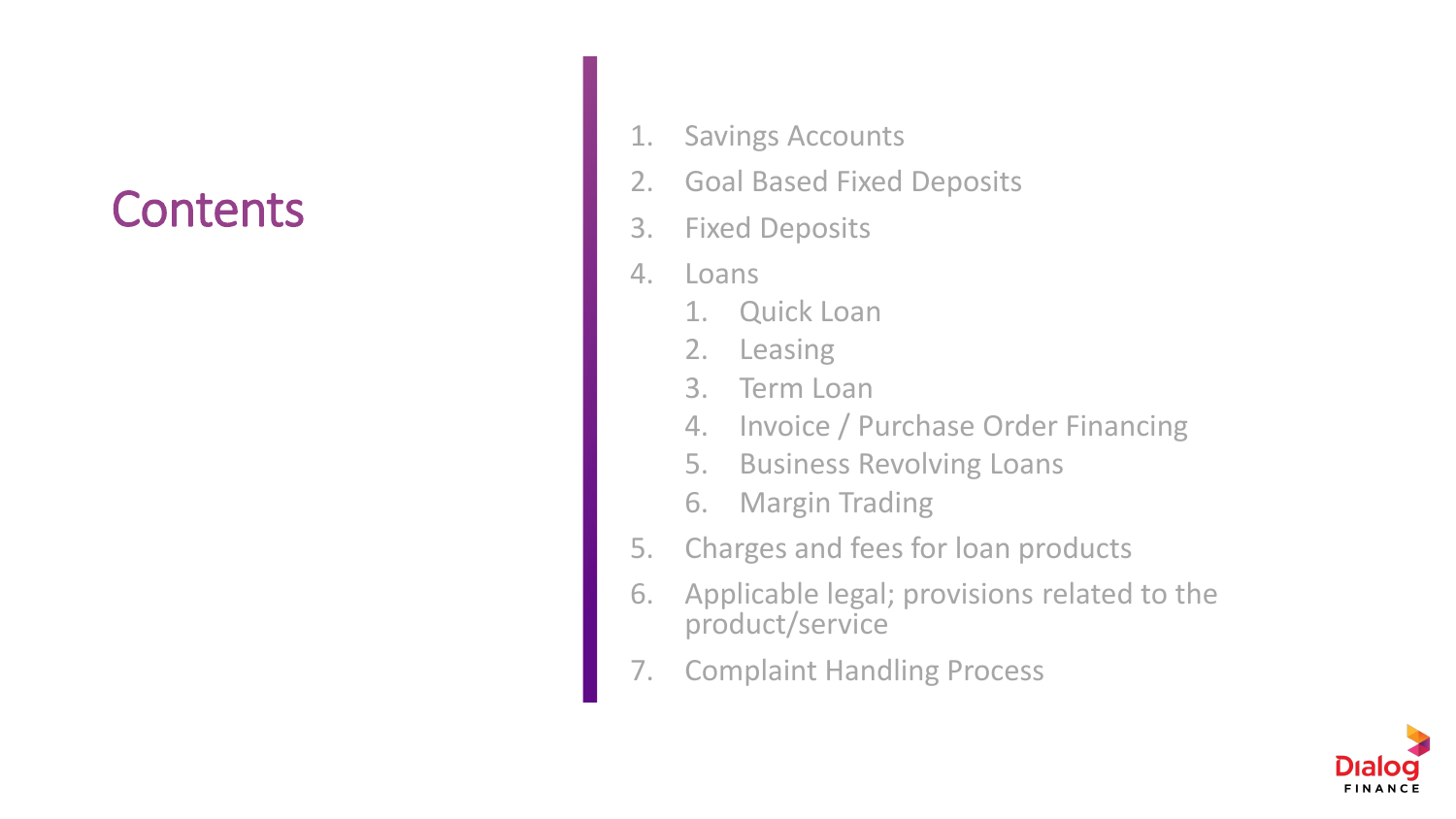## Savings Account

| <b>Product Name</b>              | <b>Savings (Individual Customers)</b>                                                                                                                                                                                                                                                                                                                                                                                                 |
|----------------------------------|---------------------------------------------------------------------------------------------------------------------------------------------------------------------------------------------------------------------------------------------------------------------------------------------------------------------------------------------------------------------------------------------------------------------------------------|
| <b>Eligibility</b>               | Age limit 18+<br>$\mathbf 1$ .<br>Sri Lankan Citizen<br>2.                                                                                                                                                                                                                                                                                                                                                                            |
| <b>Benefit of the Product</b>    | Online access to your money on the go, access through genie app<br>$\bullet$<br>Keep a track of your savings<br>$\bullet$<br><b>Instant fund transfers</b><br>$\bullet$<br>Call funds through "just pay"<br>$\bullet$<br>Pay your utilities with ease.<br>$\bullet$<br>ATM card to access your cash.<br>$\bullet$<br>E-statements.<br>$\bullet$<br>Pay with Lanka QR<br>$\bullet$<br>Your one stop transactional account<br>$\bullet$ |
| <b>Required Documents</b>        | <b>NIC</b><br>$\bullet$<br>Billing proof (If required)<br>$\bullet$<br>A/C opening mandate OR digital account opening process<br>$\bullet$                                                                                                                                                                                                                                                                                            |
| <b>Applicable Interest Rates</b> | *Please refer rate sheet for latest interest rates.<br>[https://www.dialogfinance.lk/for-you/savings]                                                                                                                                                                                                                                                                                                                                 |
| <b>Other Charges</b>             | ATM Withdrawal - Rs 25, CEFT Transfer fees Rs 20                                                                                                                                                                                                                                                                                                                                                                                      |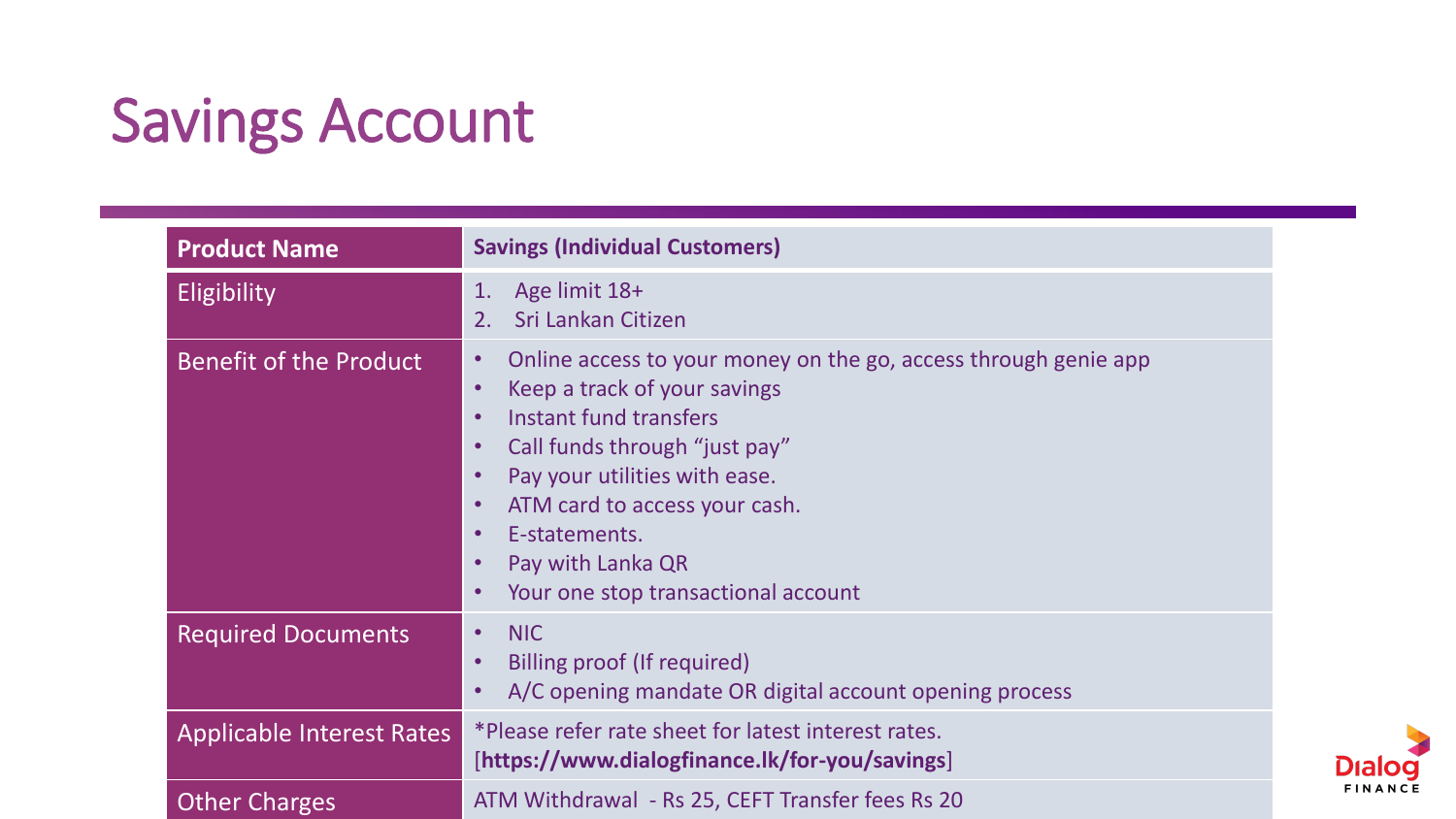## Savings Account

| <b>Product Name</b>              | <b>Savings - Corporate</b>                                                                                                                                                                                                                                                                               |
|----------------------------------|----------------------------------------------------------------------------------------------------------------------------------------------------------------------------------------------------------------------------------------------------------------------------------------------------------|
| Eligibility                      | Corporate Entities in Sri Lanka<br>1.<br><b>SME Business establishments</b>                                                                                                                                                                                                                              |
| <b>Benefit of the Product</b>    | Fund transfers to Customers/ Business partners<br>$\bullet$<br>Keep a track of your savings<br>E-statements.<br>Your one stop transactional account                                                                                                                                                      |
| <b>Required Documents</b>        | Proprietorship/Partnership account<br>Copy of the business registration Document<br>Proprietor Information/ Partnership deed<br><b>Corporations / Limited Liability Company</b><br>Copy of Certificate of Incorporation<br>Copy of form 40<br><b>Board Resolution to open Account</b><br>Copy of form 20 |
| <b>Applicable Interest Rates</b> | *Please refer rate sheet for latest interest rates.<br>[https://www.dialogfinance.lk/for-you/savings]                                                                                                                                                                                                    |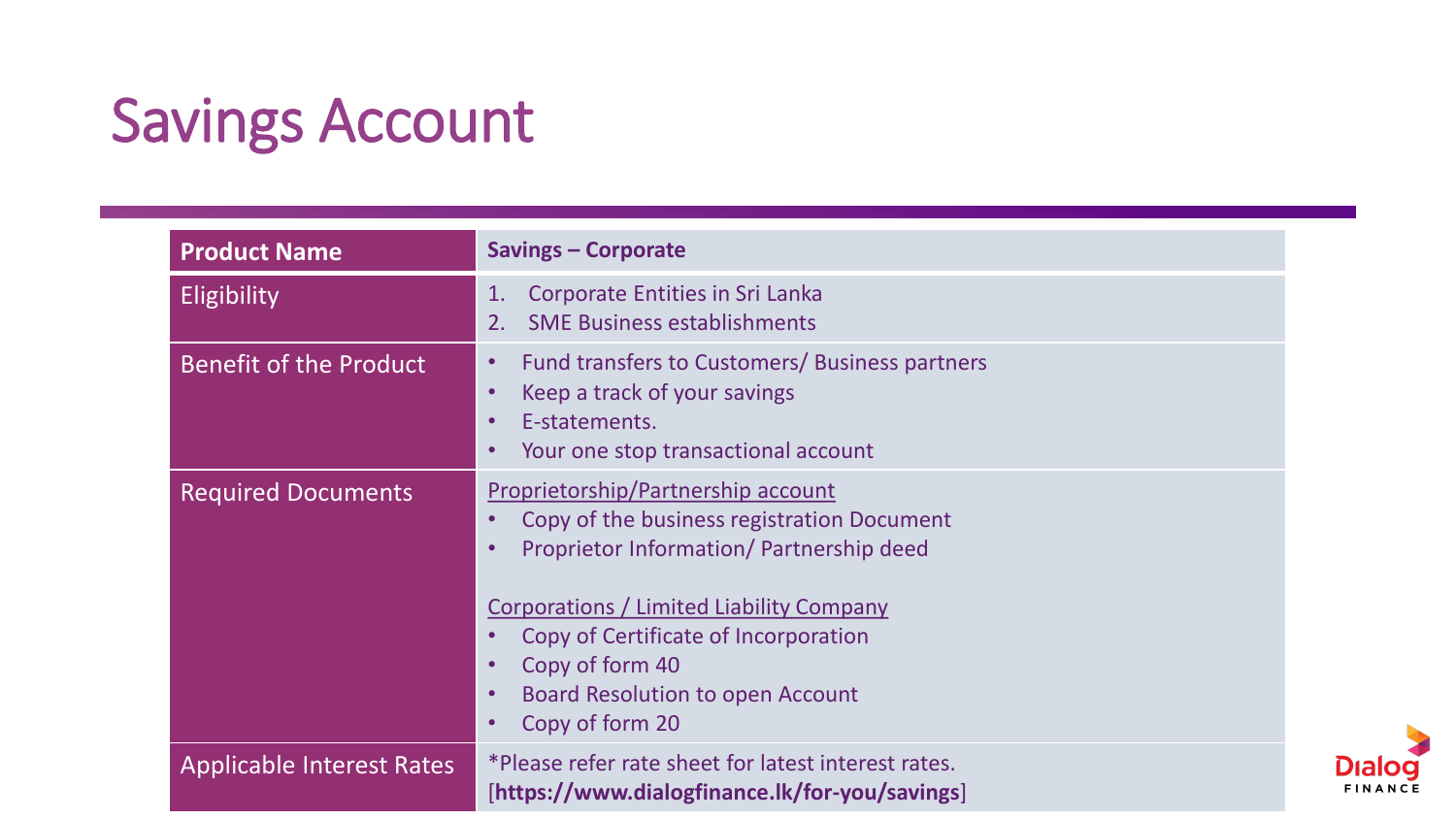## Goal Based Fixed Deposit

| <b>Product Name</b>              | <b>Goal Based Fixed Deposit</b>                                                                                                                                                                                                                                                                                                                                         |
|----------------------------------|-------------------------------------------------------------------------------------------------------------------------------------------------------------------------------------------------------------------------------------------------------------------------------------------------------------------------------------------------------------------------|
| Eligibility                      | Age 18+<br>$\mathbf{1}$ .<br><b>Sri Lankan Citizens</b><br>2.                                                                                                                                                                                                                                                                                                           |
| <b>Benefit of the Product</b>    | Duration - 12 months to 60 months<br>$\bullet$<br>Save towards a target<br>$\bullet$<br>Flexibility to select target amount or monthly instalment<br>$\bullet$<br>Start savings from as low as Rs 100.00<br>Grow your savings to achieve future objectives<br>$\bullet$<br>Complementary savings account with an array of benefits for your day-to-day<br>transactions. |
| <b>Required Documents</b>        | <b>NIC</b><br>$\bullet$<br><b>Selfie</b><br>$\bullet$<br>Billing Proof (If required)<br><b>Digital KYC verification</b>                                                                                                                                                                                                                                                 |
| <b>Applicable Interest Rates</b> | *Please refer the rate sheet for latest rates. [https://www.dialogfinance.lk/for-<br>you/goal-based-fixed-deposits]                                                                                                                                                                                                                                                     |

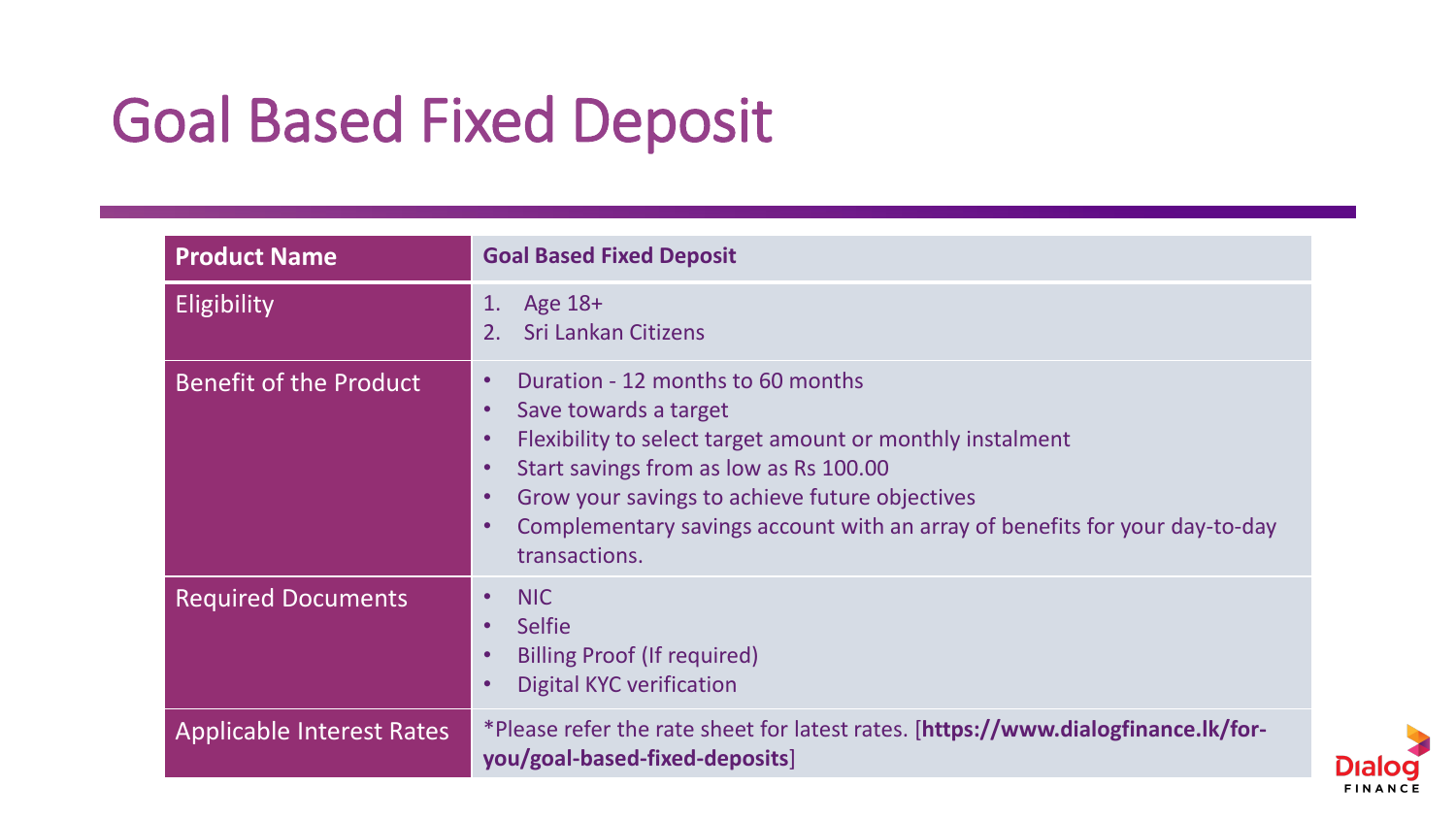## Fixed Deposits

| <b>Product Name</b>              | <b>Fixed Deposits</b>                                                                                                                                                                                                                                                                                                                                                |
|----------------------------------|----------------------------------------------------------------------------------------------------------------------------------------------------------------------------------------------------------------------------------------------------------------------------------------------------------------------------------------------------------------------|
| Eligibility                      | Age 18+<br><b>Sri Lankan Citizens</b><br><b>Corporate and SME entities</b><br>$\bullet$                                                                                                                                                                                                                                                                              |
| Benefit of the Product           | Duration from 1 month to 60 months<br>$\bullet$<br>Initial deposit of Rs 5000.00<br>$\bullet$<br>Earn attractive returns<br>$\bullet$<br>Ability to earn interest monthly and at maturity<br>$\bullet$<br>E-Statements<br>$\bullet$<br>Premature upliftment's via request letter or registered email address<br>Ability to obtain a cashback facilities<br>$\bullet$ |
| <b>Required Documents</b>        | NIC/ passport/ driving license (Individual) Business Registration and related<br>$\bullet$<br>documents (Corporate)<br>Billing proof (if required)<br>A/C opening mandate OR digital account opening process                                                                                                                                                         |
| <b>Applicable Interest Rates</b> | * Please refer rate sheet for latest interest rates.<br>[https://www.dialogfinance.lk/for-you/fixed-deposits]                                                                                                                                                                                                                                                        |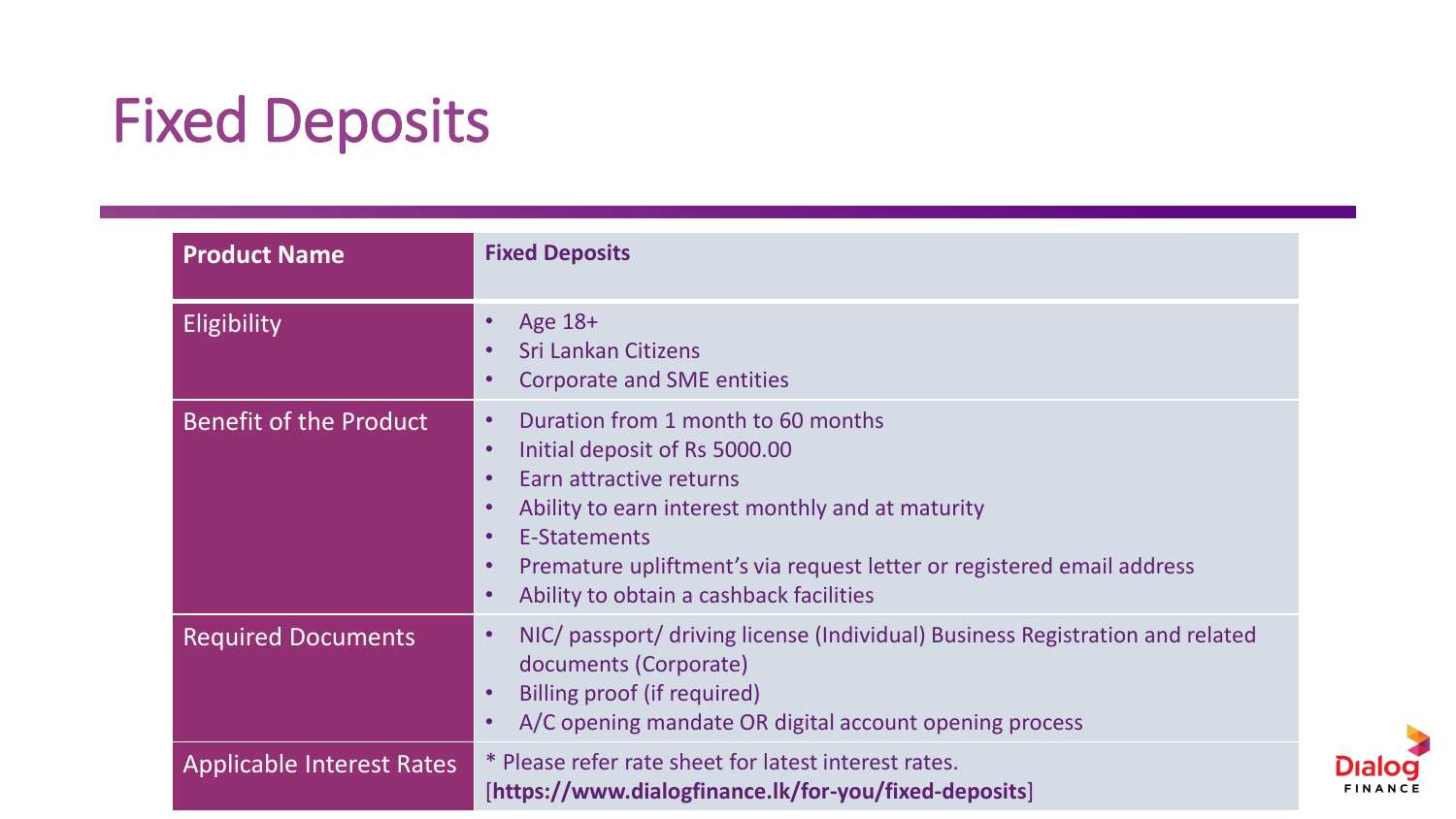## Quick Loan

| <b>Product Name</b>              | <b>Quick Loan</b>                                                                                                                                                                                     |
|----------------------------------|-------------------------------------------------------------------------------------------------------------------------------------------------------------------------------------------------------|
| <b>Eligibility</b>               | Pre-approved by the Company                                                                                                                                                                           |
| Benefit of the Product           | <b>Digital Savings Account</b><br>$\bullet$<br>Automatic repayment of loan from Savings Account<br>$\bullet$<br><b>SMS Alerts</b><br>$\bullet$<br>Ability to view loan status in the App<br>$\bullet$ |
| <b>Required Documents</b>        | <b>NIC</b><br>$\bullet$<br>Billing proof (If required)<br>$\bullet$<br>Digital account opening process<br>$\bullet$                                                                                   |
| <b>Applicable Interest Rates</b> | Up to 25% per annum                                                                                                                                                                                   |
| <b>Penal Interest Rate</b>       | 3% per annum in addition to the existing Interest Rates (Will be charged if<br>monthly loan instalment is not settled)                                                                                |
| <b>Other Charges</b>             | Processing fee Rs 500.00                                                                                                                                                                              |
| Collateral                       | <b>Personal Guarantee</b>                                                                                                                                                                             |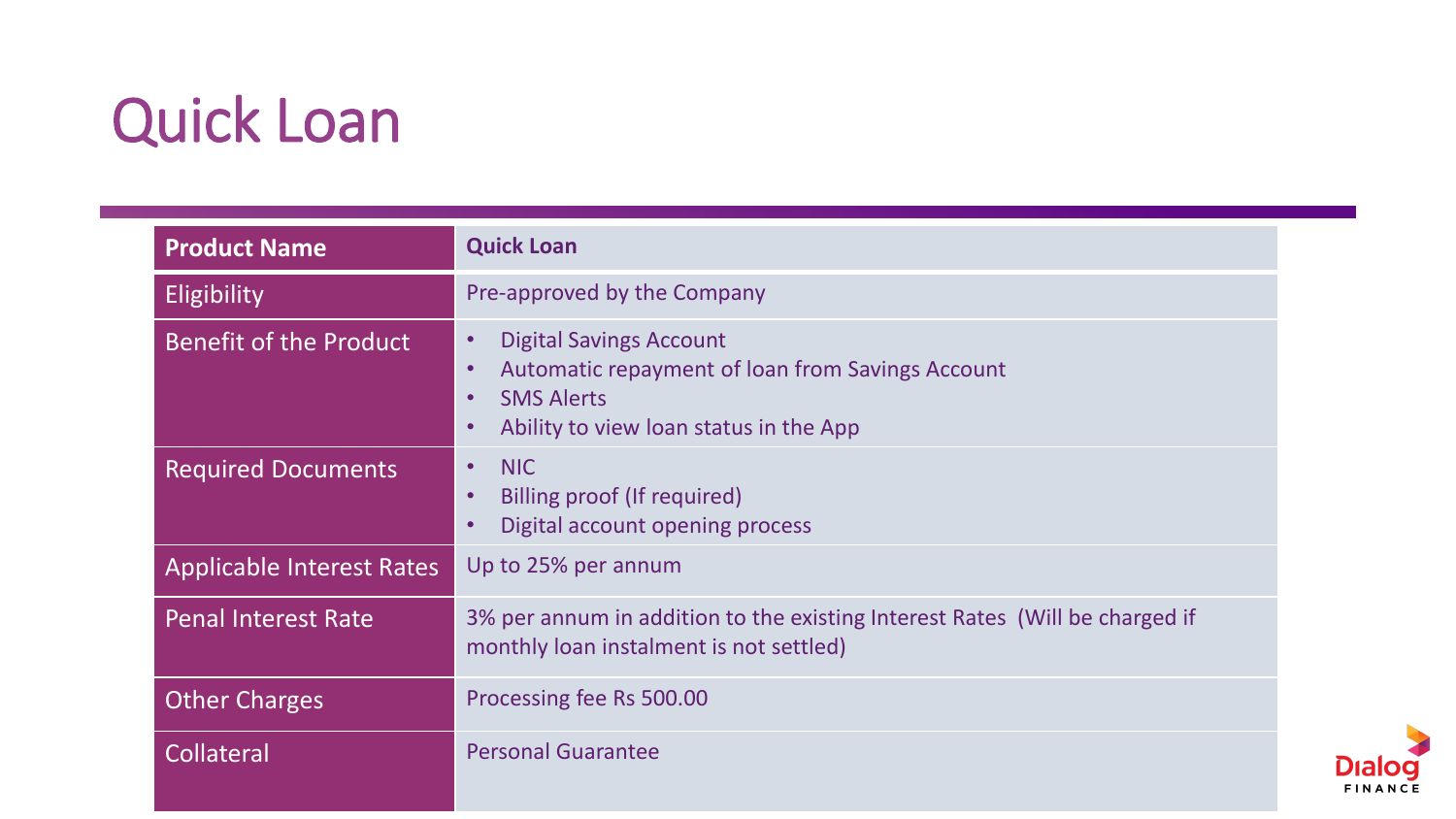## Leasing

| <b>Product Name</b>           | <b>Leasing</b>                                                                                                                                                                                                                                                                                                                              |
|-------------------------------|---------------------------------------------------------------------------------------------------------------------------------------------------------------------------------------------------------------------------------------------------------------------------------------------------------------------------------------------|
| <b>Eligibility</b>            | Minimum Age 21<br>$\bullet$<br><b>Sri Lankan Citizens</b><br>$\bullet$<br>Professionals/Businessmen/Individuals and cooperates<br>$\bullet$<br><b>Regular CRIB record</b><br>$\bullet$                                                                                                                                                      |
| <b>Benefit of the Product</b> | Car/Van/SUV's (Registered / Un-registered), Below 20 Years<br>$\bullet$<br>Flexible on selecting the period between 12 months to 60 months<br>$\bullet$<br>Flexibility on selecting the monthly rental and settling the facility at maturity<br>$\bullet$<br>or when reselling the vehicle.<br>DF Savings account and ATM card<br>$\bullet$ |
| <b>Required Documents</b>     | <b>NIC</b><br>$\bullet$<br>Billing proof (If required)<br>$\bullet$<br>A/C opening mandate OR digital account opening process<br>$\bullet$<br>Business Registration Certificate (Corporates, Partnership or sole<br>$\bullet$<br>proprietorship)                                                                                            |
| Applicable Interest Rates     | Up to 14% per annum                                                                                                                                                                                                                                                                                                                         |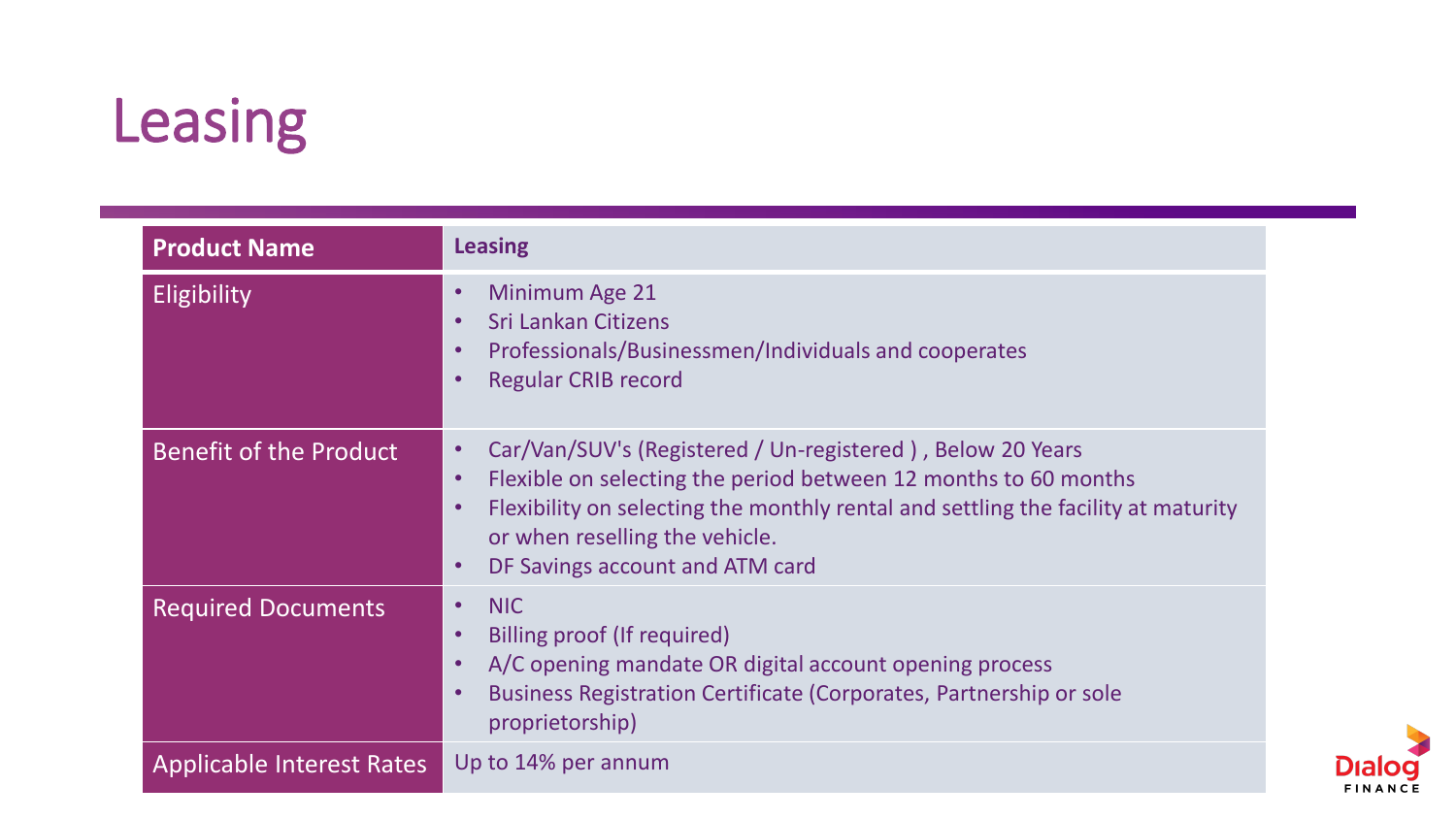

| <b>Penal Interest Rate</b> | 3% per annum in addition to the existing Interest Rates (Will be charged if<br>monthly loan instalment is not settled) |
|----------------------------|------------------------------------------------------------------------------------------------------------------------|
| <b>Other Charges</b>       | Refer to charges for Leasing [https://www.dialogfinance.lk/for-you/leasing-<br>vehicle-loans]                          |
| <b>Collateral</b>          | Absolute Ownership of the Vehicle<br><b>Personal Guarantees</b>                                                        |

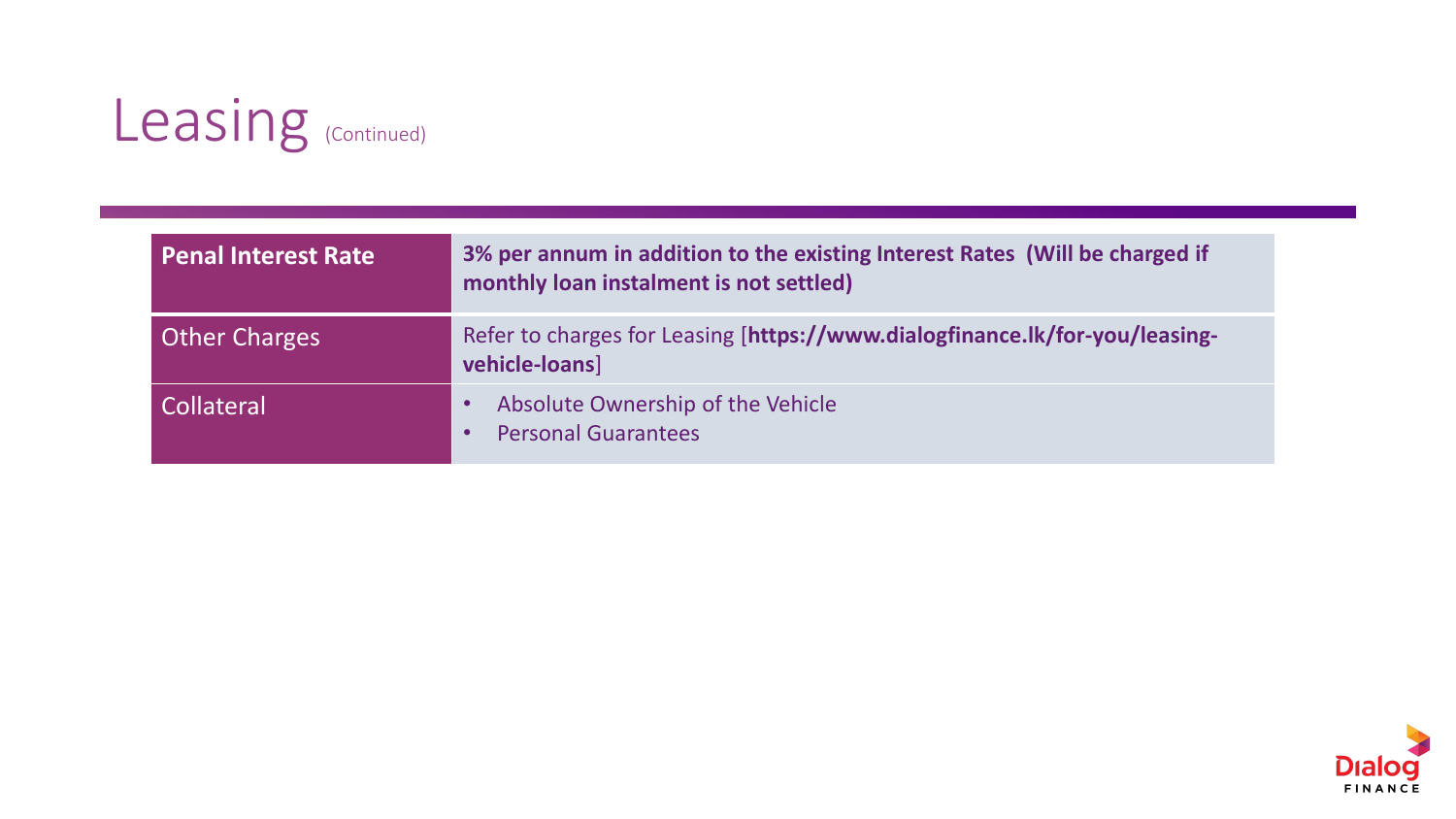### Term Loans

| <b>Product Name</b>              | <b>Term Loan</b>                                                                                                                                                                                                               |
|----------------------------------|--------------------------------------------------------------------------------------------------------------------------------------------------------------------------------------------------------------------------------|
| Eligibility                      | <b>SME Clients / Corporates / Individuals</b>                                                                                                                                                                                  |
| <b>Benefit of the Product</b>    | <b>Attractive Interest rates</b><br>$\bullet$<br><b>Quick processing of loans</b><br>$\bullet$<br><b>Dialog Finance Savings Account</b><br>$\bullet$<br>Ability assign debtor payments to settle loan instalments<br>$\bullet$ |
| <b>Required Documents</b>        | NIC / BR registration certificate<br>$\bullet$<br>A/C opening mandate OR digital account opening process<br>$\bullet$<br>Bank statements / Income proof<br>$\bullet$                                                           |
| <b>Applicable Interest Rates</b> | Up to 24% per annum                                                                                                                                                                                                            |
| <b>Penal Interest Rate</b>       | 3% per annum in addition to the existing Interest Rates (Will be charged if<br>monthly loan instalment is not settled)                                                                                                         |
| <b>Other Charges</b>             | Refer to charges for term loans [Add Link]                                                                                                                                                                                     |
| Collateral                       | Immovable Property, Personal Guarantee, Movable property / Equipment                                                                                                                                                           |

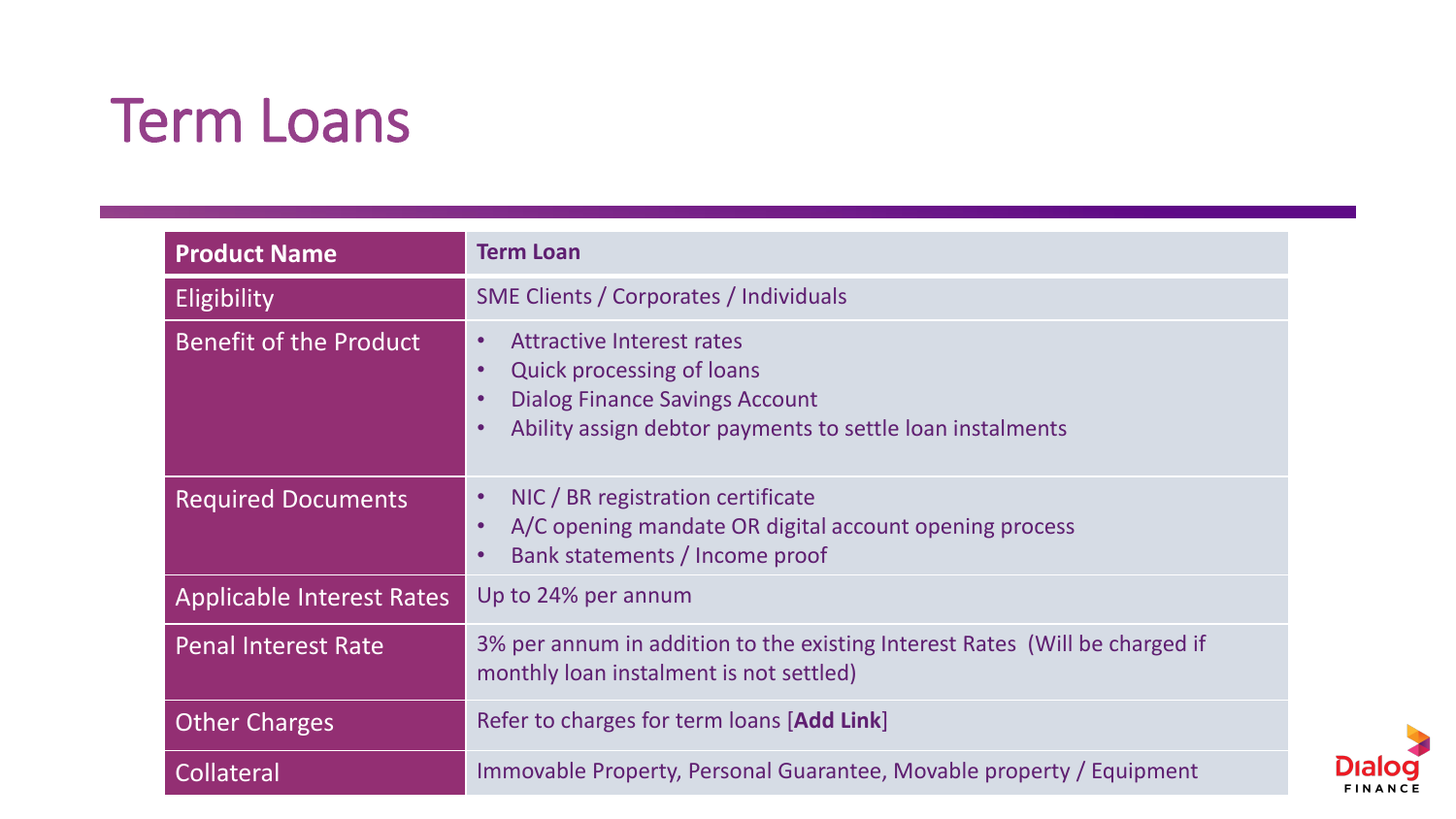## Invoice / Purchase Order Financing

| <b>Product Name</b>              | <b>Factoring</b>                                                                                                                                                     |
|----------------------------------|----------------------------------------------------------------------------------------------------------------------------------------------------------------------|
| Eligibility                      | <b>SME Clients / Corporates</b>                                                                                                                                      |
| <b>Benefit of the Product</b>    | <b>Attractive Interest rates</b><br>$\bullet$<br>Quick processing of factoring facility<br>$\bullet$                                                                 |
| <b>Required Documents</b>        | NIC / BR registration certificate<br>$\bullet$<br>A/C opening mandate OR digital account opening process<br>$\bullet$<br>Bank statements / Income proof<br>$\bullet$ |
| <b>Applicable Interest Rates</b> | Up to 24% per annum                                                                                                                                                  |
| <b>Penal Interest Rate</b>       | 3% per annum in addition to the existing Interest Rates (Will be charged if<br>monthly loan instalment is not settled)                                               |
| <b>Other Charges</b>             | Refer to charges for Invoice / PO Financing [Add Link]                                                                                                               |
| Collateral                       | <b>Personal Guarantee</b>                                                                                                                                            |

Dia FINAN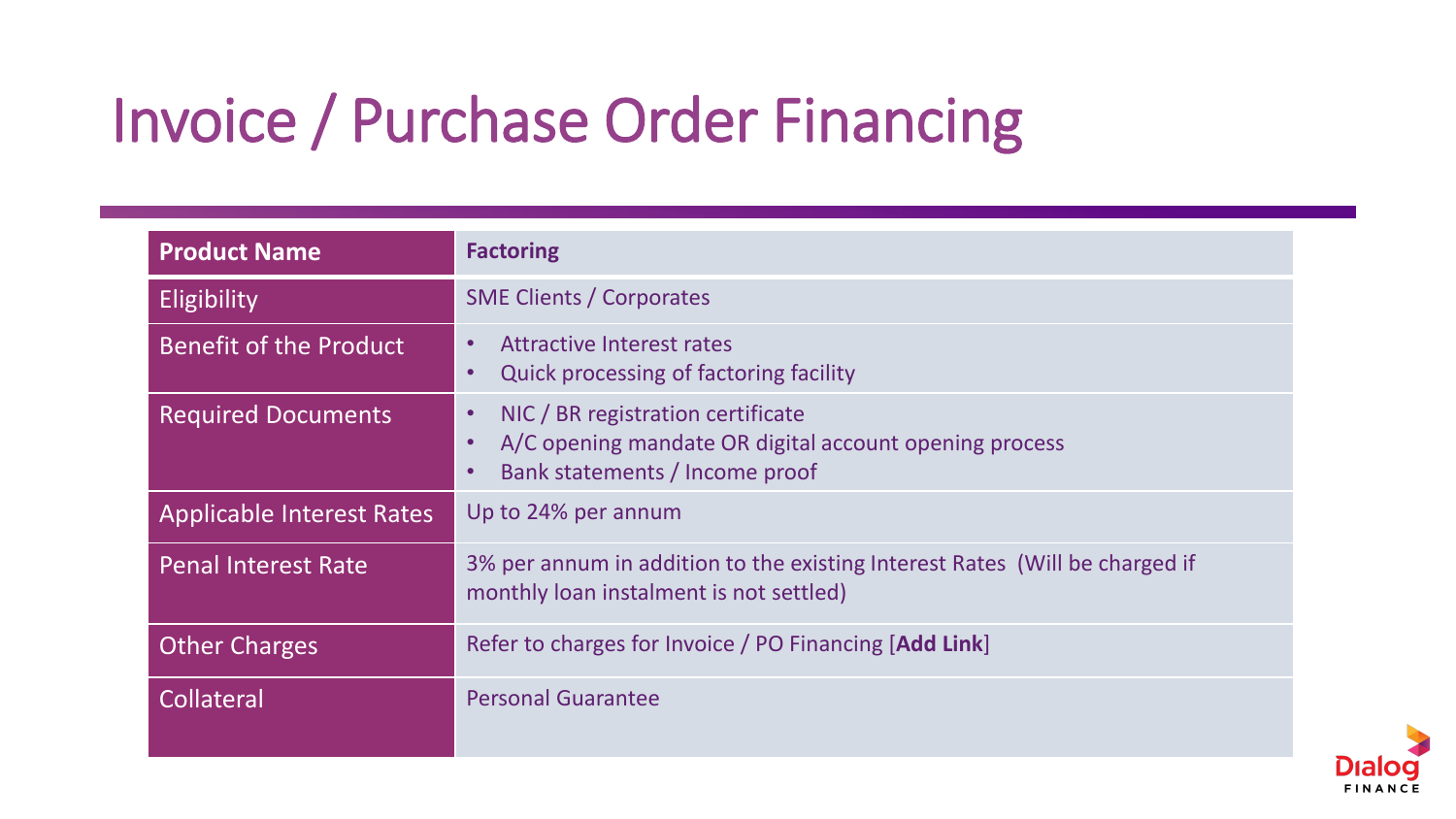## Revolving Business Loans

| <b>Product Name</b>              | <b>Business Revolving Loan</b>                                                                                                                                       |
|----------------------------------|----------------------------------------------------------------------------------------------------------------------------------------------------------------------|
| <b>Eligibility</b>               | <b>SME Clients / Corporates / Individuals</b>                                                                                                                        |
| <b>Benefit of the Product</b>    | Attractive Interest rates<br>$\bullet$<br><b>Quick processing of factoring facility</b><br>$\bullet$                                                                 |
| <b>Required Documents</b>        | NIC / BR registration certificate<br>$\bullet$<br>A/C opening mandate OR digital account opening process<br>$\bullet$<br>Bank statements / Income proof<br>$\bullet$ |
| <b>Applicable Interest Rates</b> | Up to 24% per annum                                                                                                                                                  |
| <b>Penal Interest Rate</b>       | 3% per annum in addition to the existing Interest Rates (Will be charged if<br>monthly loan instalment is not settled)                                               |
| <b>Other Charges</b>             | Refer to charges for Revolving products [Add Link]                                                                                                                   |
| Collateral                       | Personal Guarantee, Immovable Property.                                                                                                                              |

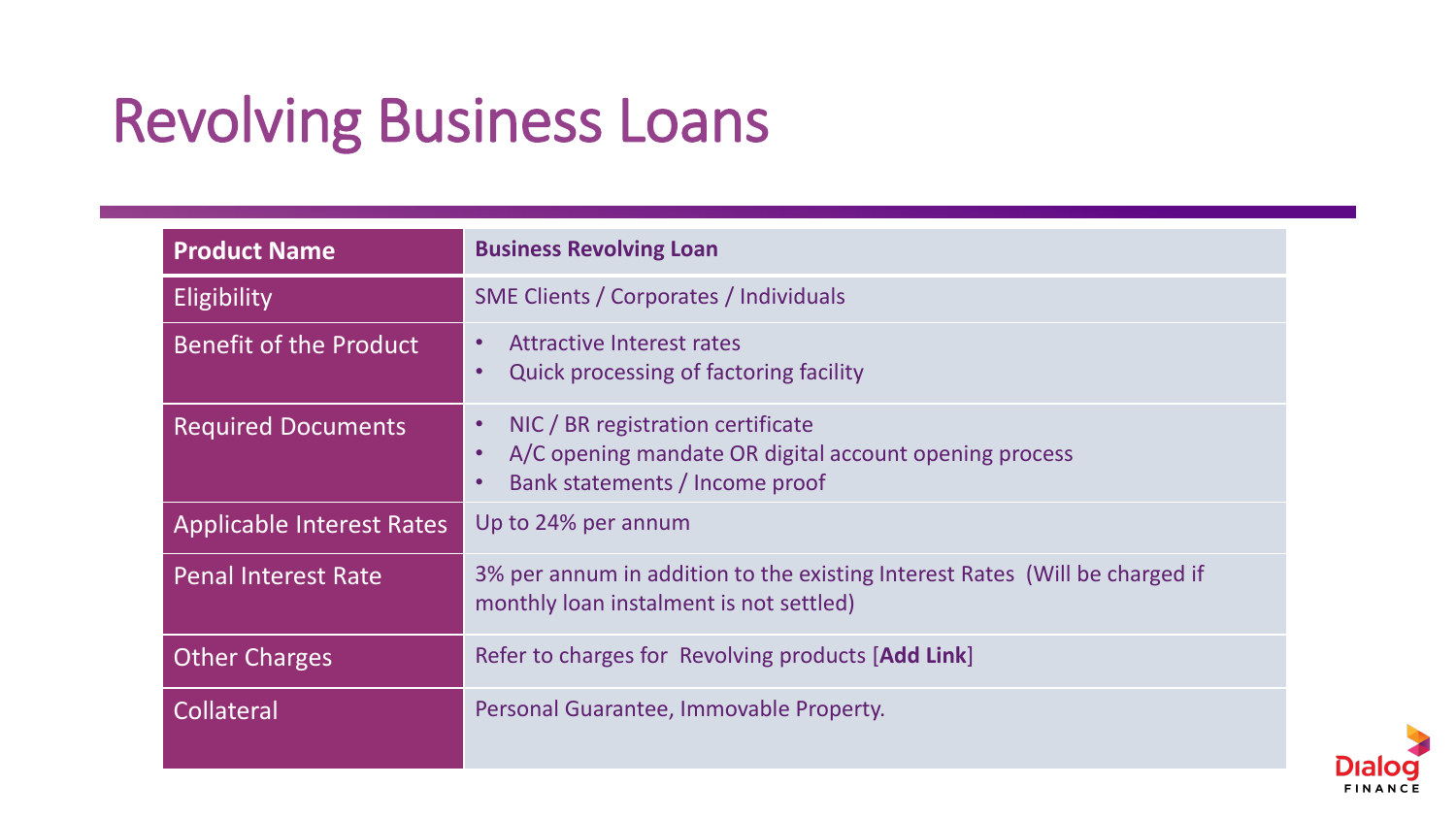## Margin Trading

| <b>Product Name</b>              | <b>Margin Trading</b>                                                                                                                                                                                                                                                                     |
|----------------------------------|-------------------------------------------------------------------------------------------------------------------------------------------------------------------------------------------------------------------------------------------------------------------------------------------|
| <b>Eligibility</b>               | <b>Individuals/Corporate</b>                                                                                                                                                                                                                                                              |
| <b>Benefit of the Product</b>    | <b>Attractive Interest rates</b><br>$\bullet$<br><b>Quick processing of Margin Trading facility</b><br>$\bullet$<br><b>Superior Customer Service</b><br>$\bullet$<br>Ability to diversify the investment opportunities<br>$\bullet$<br>Ability to obtain multiple facilities<br>$\bullet$ |
| <b>Required Documents</b>        | NIC / Passport / BR<br>$\bullet$<br><b>Margin Trading Application form</b><br>$\bullet$<br>Income proof /legal documents related to corporates<br>$\bullet$<br>Billing proof (If required)<br>$\bullet$                                                                                   |
| <b>Applicable Interest Rates</b> | Up to 24% per annum                                                                                                                                                                                                                                                                       |
| <b>Penal Interest Rate</b>       | 3% per annum in addition to the existing Interest Rates (Will be charged if<br>monthly loan instalment is not settled)                                                                                                                                                                    |
| <b>Other Charges</b>             | Refer to charges for Margin trading [Add Link]                                                                                                                                                                                                                                            |
| <b>Collateral</b>                | <b>Shares/Stocks</b>                                                                                                                                                                                                                                                                      |

**Dialo** 

FINANCE

O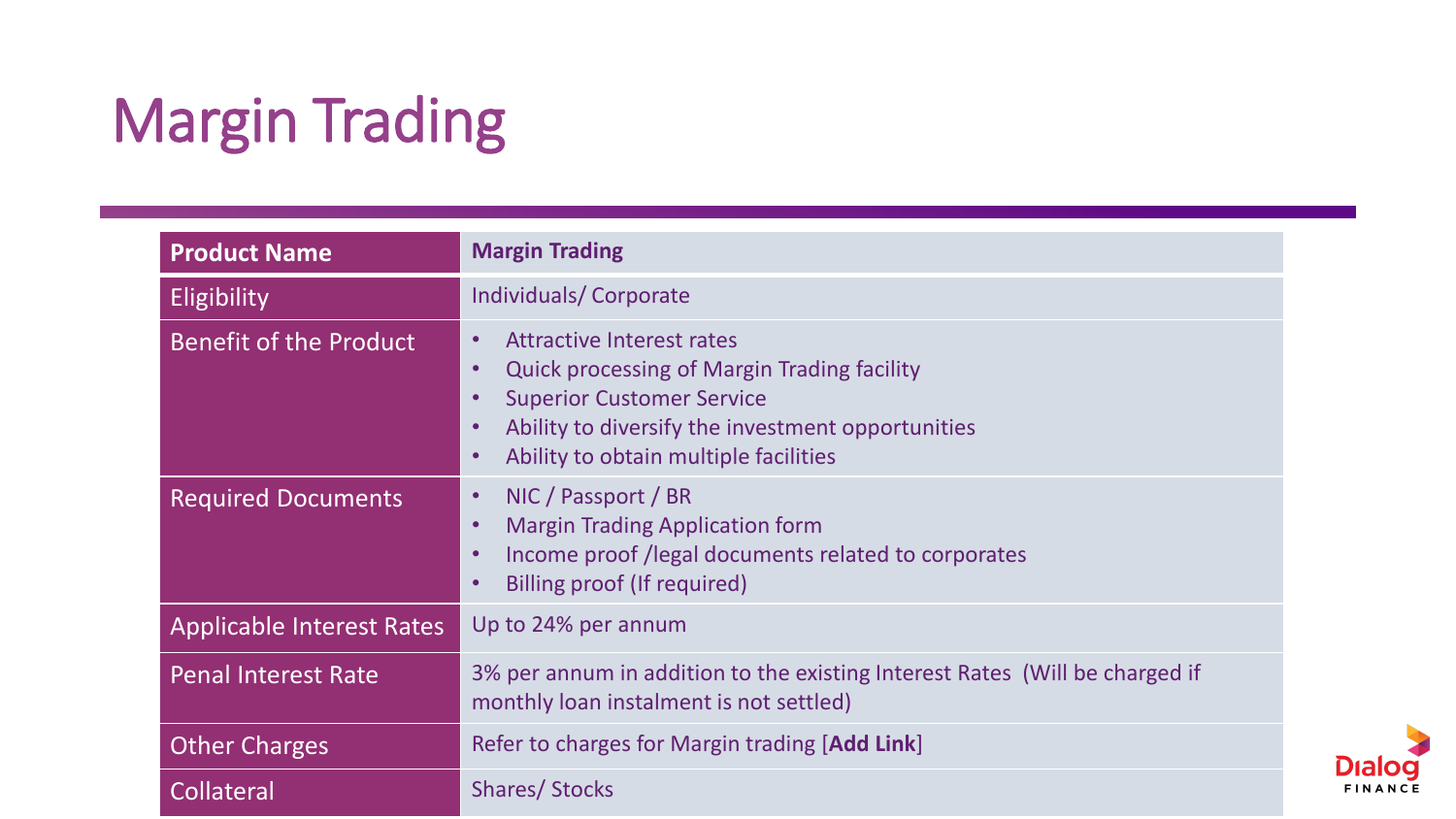## Applicable legal; provisions related to the product/service

| <b>Product Name</b>              | <b>Applicable legal; provisions</b>                                                           |
|----------------------------------|-----------------------------------------------------------------------------------------------|
| <b>Savings Accounts</b>          | Consumer Protection Act of Sri Lanka / Financial Transactions Reporting Act, No. 6 of<br>2006 |
| <b>Goal Based Fixed Deposits</b> | Consumer Protection Act of Sri Lanka / Financial Transactions Reporting Act, No. 6 of<br>2006 |
| <b>Fixed Deposits</b>            | Consumer Protection Act of Sri Lanka / Financial Transactions Reporting Act, No. 6 of<br>2006 |
| <b>Quick Loans</b>               | <b>Mediation Act</b>                                                                          |
| Leasing                          | Finance and leasing Act No.56 of 2000                                                         |
| <b>Term Loans</b>                | Mortgage act No. 06 of 1946 As amended by Act No. 3 of 1990                                   |
| <b>Revolving Business Loans</b>  | Mortgage act No. 06 of 1946 As amended by Act No. 3 of 1990                                   |

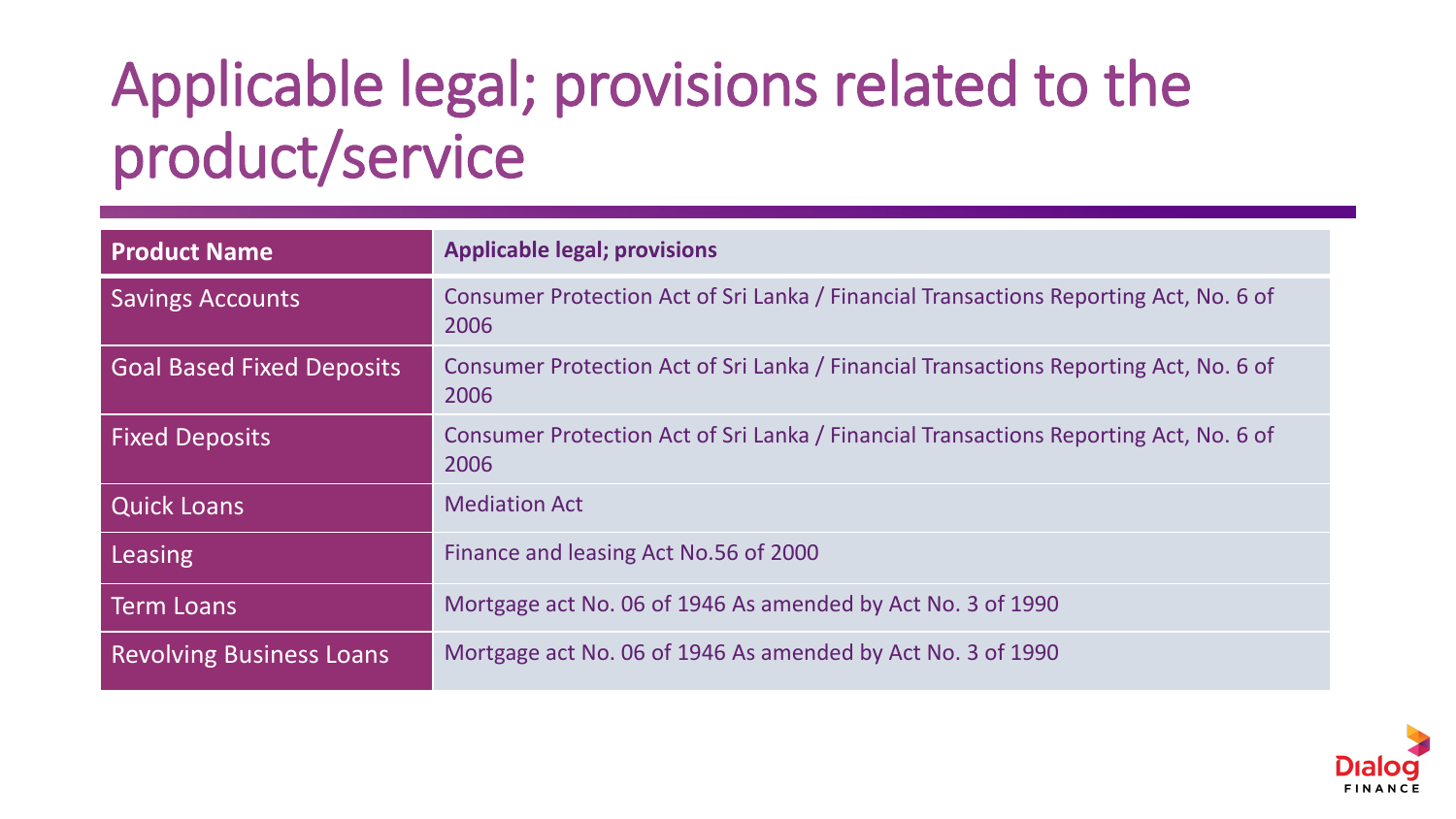## Customer Complaint Handling

Customers can make their complaints via the following channels,

- Email to [financial.services@dialog.lk](mailto:financial.services@dialog.lk)
- Contacting our Call Centre 0777 370370
- Submit Complaints via writing to **Complaints Handling Unit**, Customer Experience Dept, Dialog Finance PLC, 1st Floor, No 57 Srimath Anagarika Mawatha, Colombo 3.

If the customer did not receive satisfactory response, the customer can escalate the complain to the office of the Financial Ombudsman of Sri Lanka.

#### **Financial Ombudsman** No 143A, Vajira Road, Colombo 5. Telephone: +94 11 259 5624 Telefax: +94 11 259 5625 Email: fosril@sltnet.lk Website: www.financialombudsman.lk